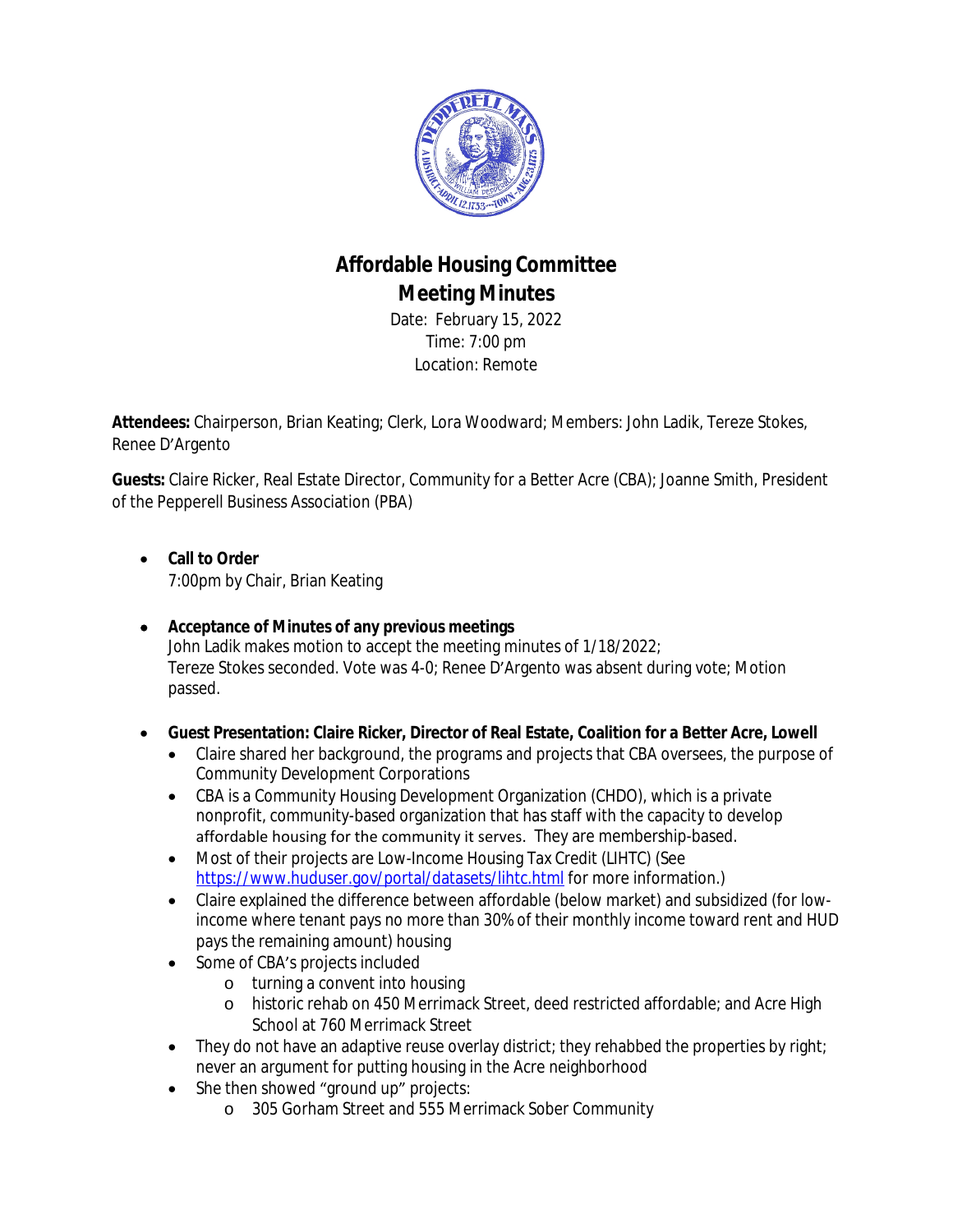- Veterans' preference means that those that identify as Veterans have preference for housing before going to a lottery
- Claire described project-based subsidy and tenant-based subsidy
	- o Project-based rental assistances comes with the apartment building
	- o Tenant-based tenant has the voucher and selects where they want to live; the voucher moves with the tenant
- When there are tax credits, it is easier for the project to get investors; it means that there is guaranteed rent (income)
- 25% of families that apply for a voucher have them (tenant-based)
- She showed the Haverhill project at the Gerson Building
- She showed the Dracut Project working with Veterans Northeast Outreach Center and Maloney Properties as property managers, including a financial breakdown of the project, which included Community Preservation Act (CPA) funds, state tax credit loan, grants, etc.
- There are no Low-Income Housing Tax Credits (LIHTC) in the Dracut project. The state looks at number of units to be built and tends to prioritize those that build the most units, and the Dracut project only had 9 units. Previous projects that were shared were funded with LIHTC.
- LIHTC starts with a competitive process: budget, town support (money). Can be awarded different moneys from a number of different pools. It's a competitive process that takes a lot of time. Projects that develop a lot of units quickly tend to get funded.
- What can Pepperell do?
	- o Request for Proposal (RFP) for all buildable sites
	- o Create design guidelines in the RFP
	- o Consider phasing of parcels
	- o Consider multiple RFPs
	- o Develop partnerships with developer or multiple developers with different strengths
		- Could be CBA
	- o Try to get your premiere parcels as site ready as possible
		- **Westford got an EPA clean up grant**
		- **MassWorks grant for infrastructure**
		- Becomes a public-private partnership
		- Phase 1 environmental, geo tech, historical designation (if you want it preserved, do the paperwork)
- Renee asks: Can an organization like you help with the pre-work? How early to go in knowing that in the future may revisit down the road? Pepperell's public safety complex means that the police station may come available
	- o Claire shared that "As soon as you have us, we have you." CBA has grant writing skills and knowledge of resources.
- Renee asks: Do you get involved in brownfield developments? We have a brownfield site from a former papermill
	- o Claire said we should pay someone to do the environmental Phase 1
	- o There are different programs that offer funding for assessments
- Renee asks: Mixed use overlay district (MUOD) meeting that focuses on Railroad Square to Peter Fitz?
	- o Claire said that MUOD is a really good idea (better if attached with 40R)
	- o Size of commercial space versus residential units
	- o Include 40R as part of the overlay; does need to go through state approval
	- o Every unit in a 40R gives the town \$3,000/year
	- o 40S reimbursement from the state for school age children in the units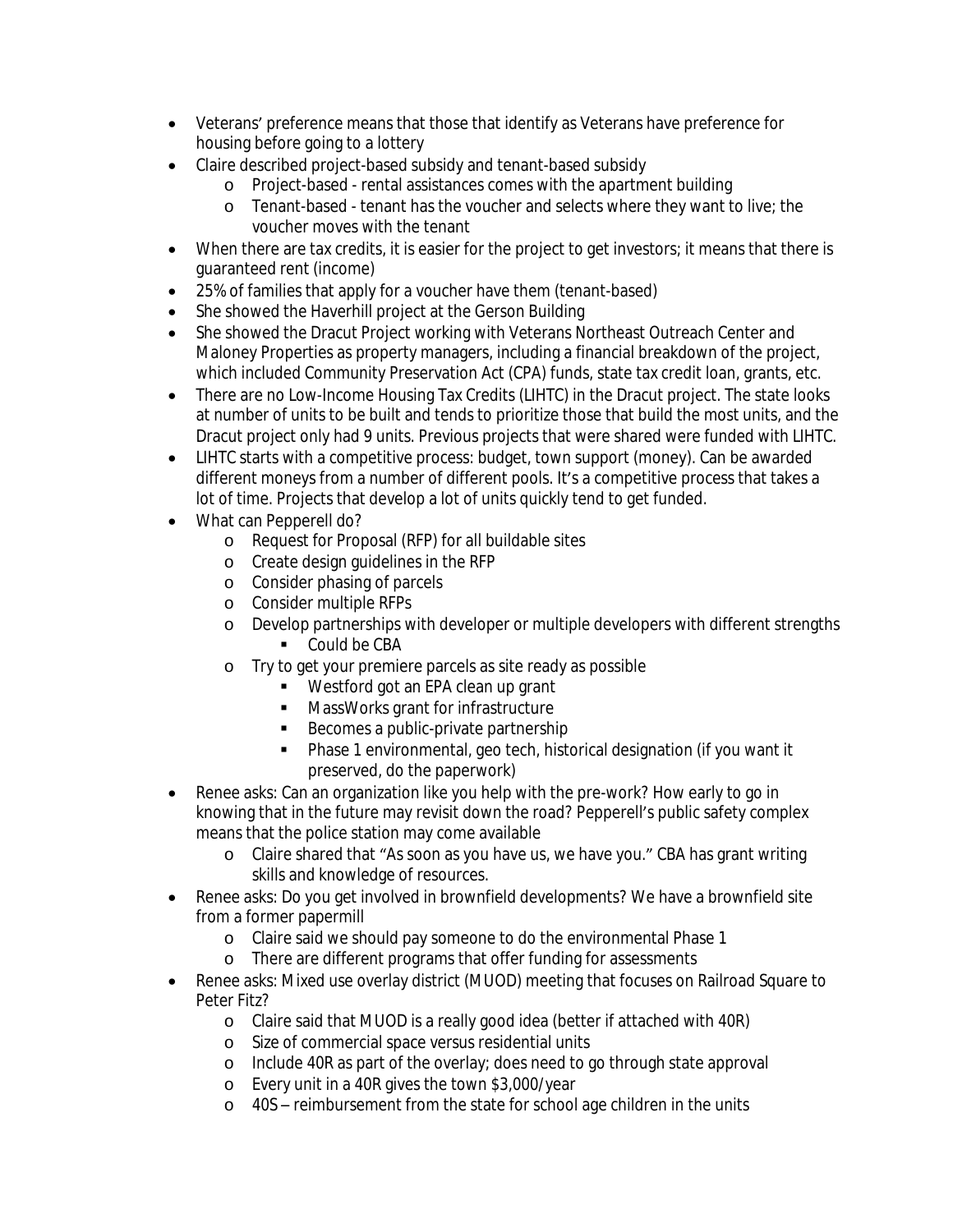- o Mirror 40R requirements in the overlay
- Brian states: 40R reduces parking requirements. How advantageous to gain densities and reduce parking requirements? Do you need to get variance?
	- o Claire shared that Pepperell's parcels are so big compared to an urban area
	- o If there is room to build parking, then we'll build it; but there is often not room
	- o Pepperell needs some parking
- Brian asks: how much time is needed to go before zoning boards?
	- o Claire shared that going before zoning boards is something that will slow down a project
	- o We have the room for parking; if you are going to require towns build their fair share of housing then it needs to be in the context of the town
	- o Put solar panels on top of surface parking
- Brian asked: Net Zero goal?
	- o Claire shared that CBA has found that it is not much more expensive to build passive housing; they got a grant for solar; it's a matter of getting materials that meet the requirements
	- o It is not cheap to build and operate net zero buildings
- John asked: how do you get investors and what are their roles?
	- o Claire shared that banks are required to invest in communities and affordable housing
	- o They get a grade for putting capital into communities
	- o If awarded LIHTC then sell them through a syndicator; the investor gets the mortgage or the construction loan
	- o They didn't need an investor for their Dracut project because of the CPA funds
	- o If you are using LIHTC you sell them on the market for capital
	- o Capitol One and Eastern Bank
	- o Investors are interested in these projects because they will produce rent; it's a lower risk
- John asked: what is a tax credit?
	- o Claire shared: How the federal government funds affordable housing without building new housing
	- o Banks buy the tax credits to write off and can claim losses; it decreases their tax liability overall; and it's good for CBA because they are getting cash
	- o Usually go for 9% tax credits but are more competitive
	- o There are also 4% tax credits that are not competitive; usually used on rehab
- John asked: who oversees the loan and pays the bills?
	- o Claire shared that once the building goes into operation, then it goes to the property manager to oversee
	- o CBA has a CFO that manages budgets and paying off the mortgage
	- o CBA pays the property manager
- Brian stated that CBA is NeighborWorks connected
- Lora asked: How to go from parcel list to deciding how to prioritize
	- o EPA wide planning grant pick out 4-5 parcels for environmental stuff
	- o Mass developments has brownfield ready
	- o CBA would also help
	- o NMCOG for area wide planning, not sure about brownfields
	- o Need a site professional in there
	- o Prioritize by where do we want to make the parcel to make the biggest difference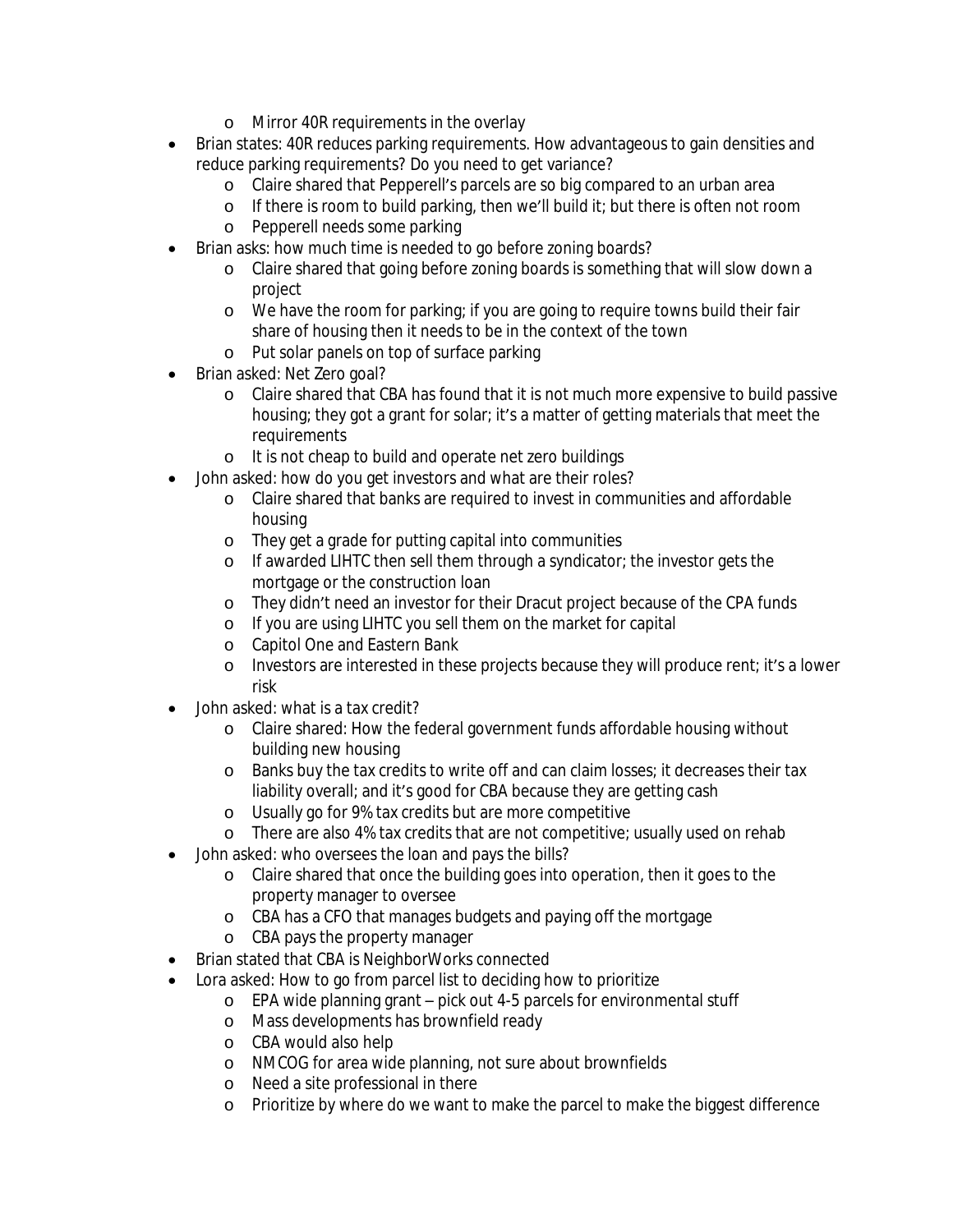- o Affordable housing is a good use for ARPA funds
- o Site readiness
- Lora asked: It seems that CBA used CPA funds; how valuable were they to your projects?
	- o Claire shared that they are not an entitlement community and the only thing that they can offer developers is CPA
	- o "It will be the difference of a project happening or not"
- Lora asked about how AROD has helped their projects.
	- o Creates a density bonus
	- o Overlay districts if they work toward their project, then they'll use it
	- o Sometimes they require more meetings; meet conditions by right then it comes in once
	- o Claire said, that "For Pepperell, overlay makes sense because our zoning strict."
	- o This is the predecessor to a 40R
	- o Step in the right direction for signal
- Lora congratulated the committee for drafting the Inclusionary Zoning (IZ) Bylaw.
	- o Renee brought up that if we followed the schedule as currently written in the IZ bylaw with 1-3% a year growth of units, then it would take until 2048 to have 10% affordable housing in Pepperell
	- o Claire said that the IZ bylaw is not the most effective bylaw to get more units quicker. She continued, "If you want to go quicker, open up the zoning."
	- o The easier you make it to do what you want, then it will happen faster
	- o Lora suggested that the committee should send Claire the IZ bylaw draft

# **Inclusionary Zoning Bylaw - Renee**

- Like to see us go back to 25% affordable rather than the schedule that is currently written
- Lora asked, "Why did we move away from 25%?" She recalls a prior committee discussion with Town Planner Jennifer Gingras where it was determined that 25% was too high.
- Lora read the meeting minutes from October 5 where Katy Lacy from Mass Housing Partnership said 25% is too high. It will scare away developers.
- Renee said that we should go back to Jenny and ask her to ask: What kinds of developments are typically done here? We'd like to revisit the 25%. Talk to developers. Can we add density bonuses for small developments?
- Brian makes a motion: Let's reexamine the bylaw to change the schedule to 25% or include a density bonus or both (the motion was not seconded)
- Renee asked, "Did Jenny do the schedule with 25% in mind, and did she talk with developers?"
- John would like to see on the schedule past 5 houses state payment of a fee-in-lieu for any additional affordable units created
- We need to look at zoning bylaw in light of these questions
- Warrant articles are due by March 18
- Town meeting is in May
- John to redraft the IZ with the concerns brought up by the committee and send it to the committee by Thursday morning.
- Brian to talk to Jenny about it